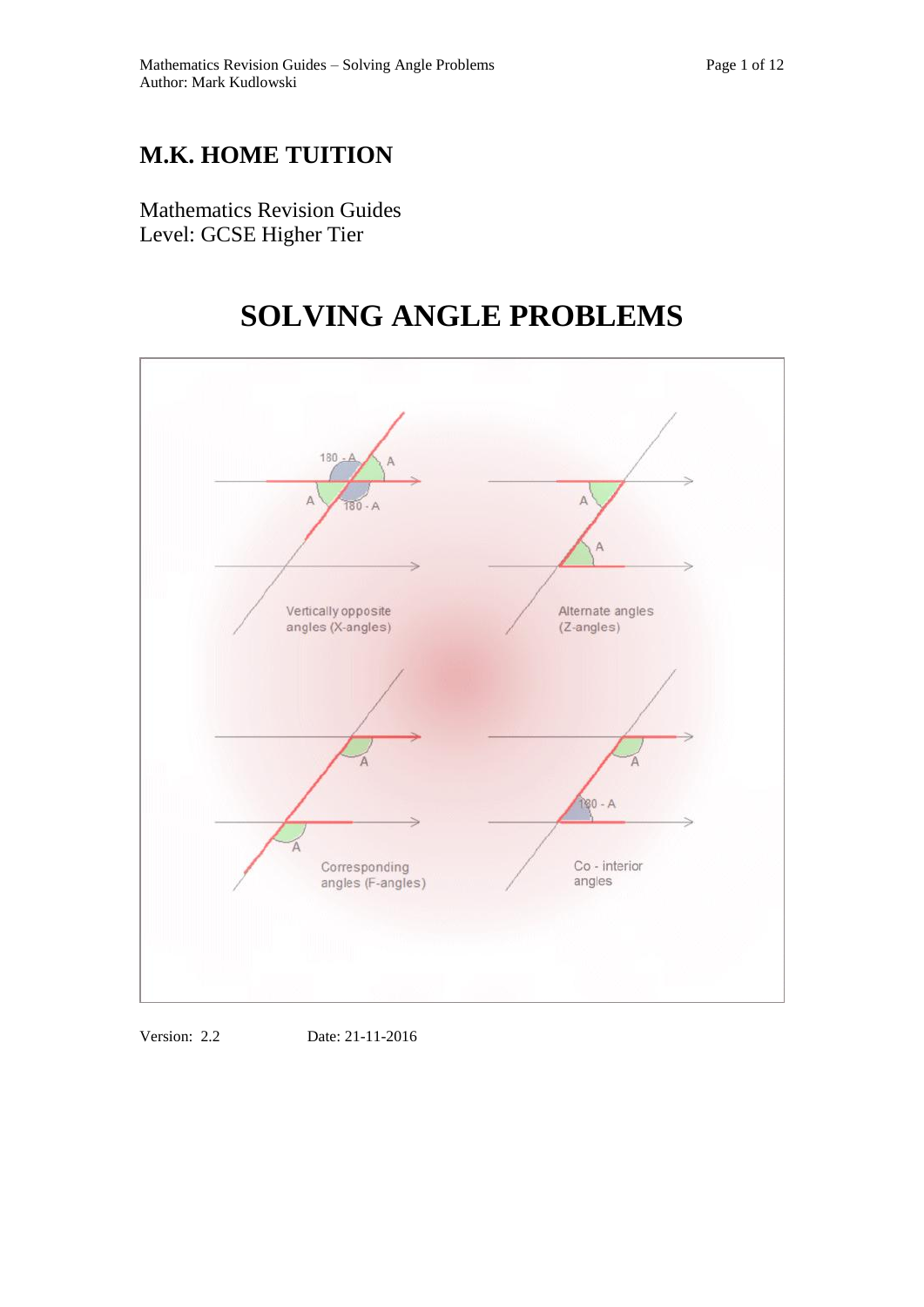### **SOLVING ANGLE PROBLEMS.**

Remember that the angle in a straight line is 180° and that angles around a point sum to 360°.

When two non-parallel lines intersect, we have **vertically opposite**  angles.

These are also called X-angles because they occur in the letter X.

In the diagram, the acute angles marked *A* are vertically opposite, and also equal.

Because there are 180° in a straight line, we have another pair of vertically opposite angles, whose size is  $(180 - A)^\circ$ .

Whenever a third line crosses a pair of parallel lines, we have **corresponding angles,** sometimes called F-angles because they occur in the letter F (which could also be reversed !)

**Corresponding angles (the angles** *A* **form an example here) are equal.**

Another relationship is shown by **alternate angles**, also known as Z-angles because they occur in the letter Z (which could be reversed !)

**The angles marked** *A* **form an example of equal and alternate angles.** 



**Co-interior pairs of angles always sum to 180°.** 

These arrangements are the key to solving many angle problems in plane geometry, especially those involving parallel lines.





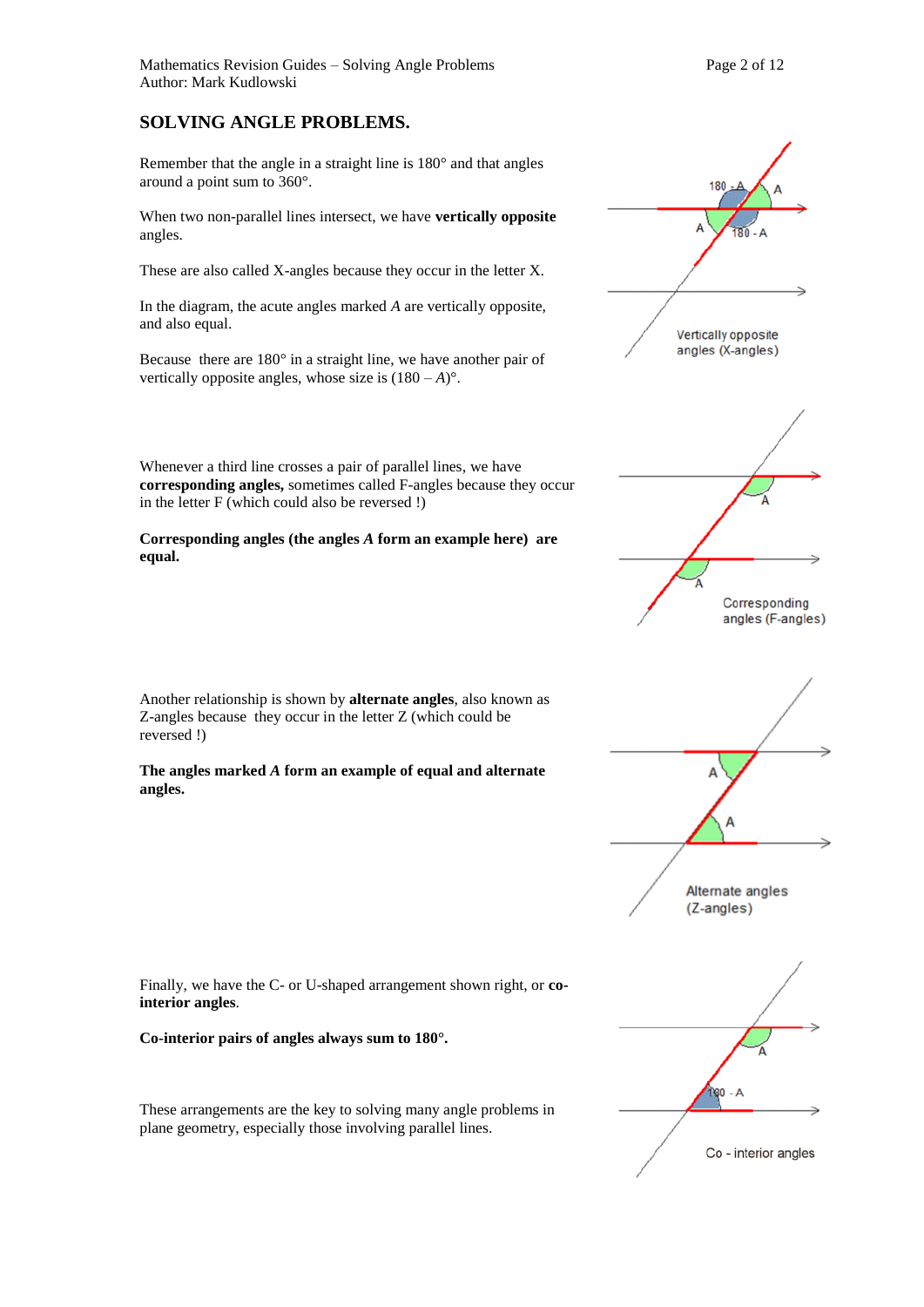**Example (1):** Prove that the angles of a triangle sum up to 180°.



**Example(2):** Prove that the exterior angle of a triangle is equal to the sum of the interior angles.



Angle  $P$  + angle Q = Angle A + angle B, therefore the exterior angle of the triangle is equal to the sum of its interior angles.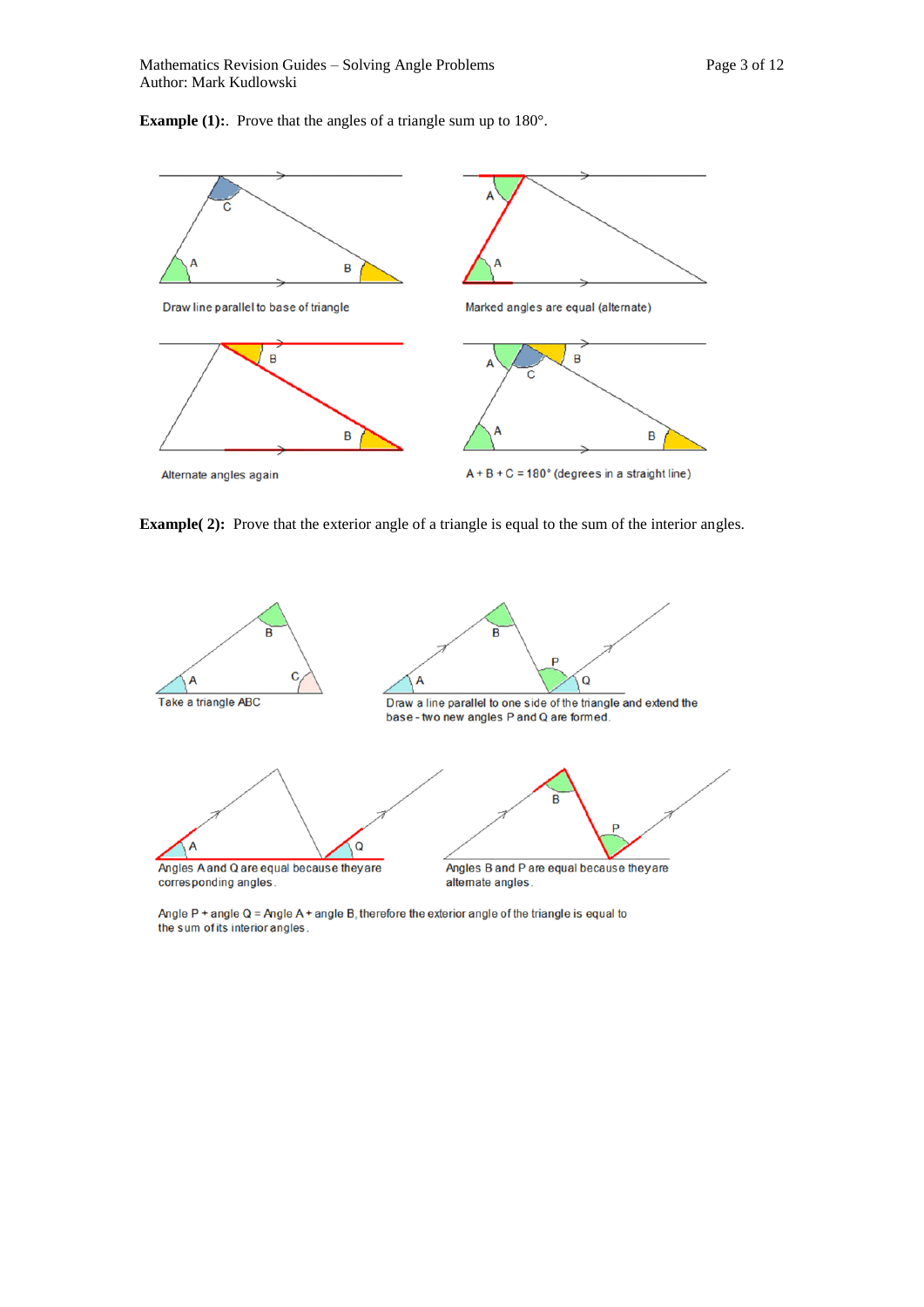**Example (3):** Find all the unknown angles in the "Step 1" diagram. The arrowed lines are parallel. This diagram is not drawn accurately.



The original diagram in Step 1 only gives us an angle of 55° around one intersection.

In Step 2, we use the fact that vertically opposite angles (X-angles) are equal, and also the fact that there are 180° in a straight line, to determine all the angles around that point. Note:  $125^{\circ} + 55^{\circ} = 180^{\circ}$ .

In Step 3, we can choose various strategies to determine the angles around the other intersection. We can use the equality of alternate angles as in 3a, the equality of corresponding angles (F-angles) as in 3b, or co-interior angles summing to 180° as in 3c.

In Step 4, Having found one angle in Step 3, we can use vertically opposite angles and 180° in a straight line to find the other three. Note as well how all four angle around the upper intersection correspond to all four angles around the lower one.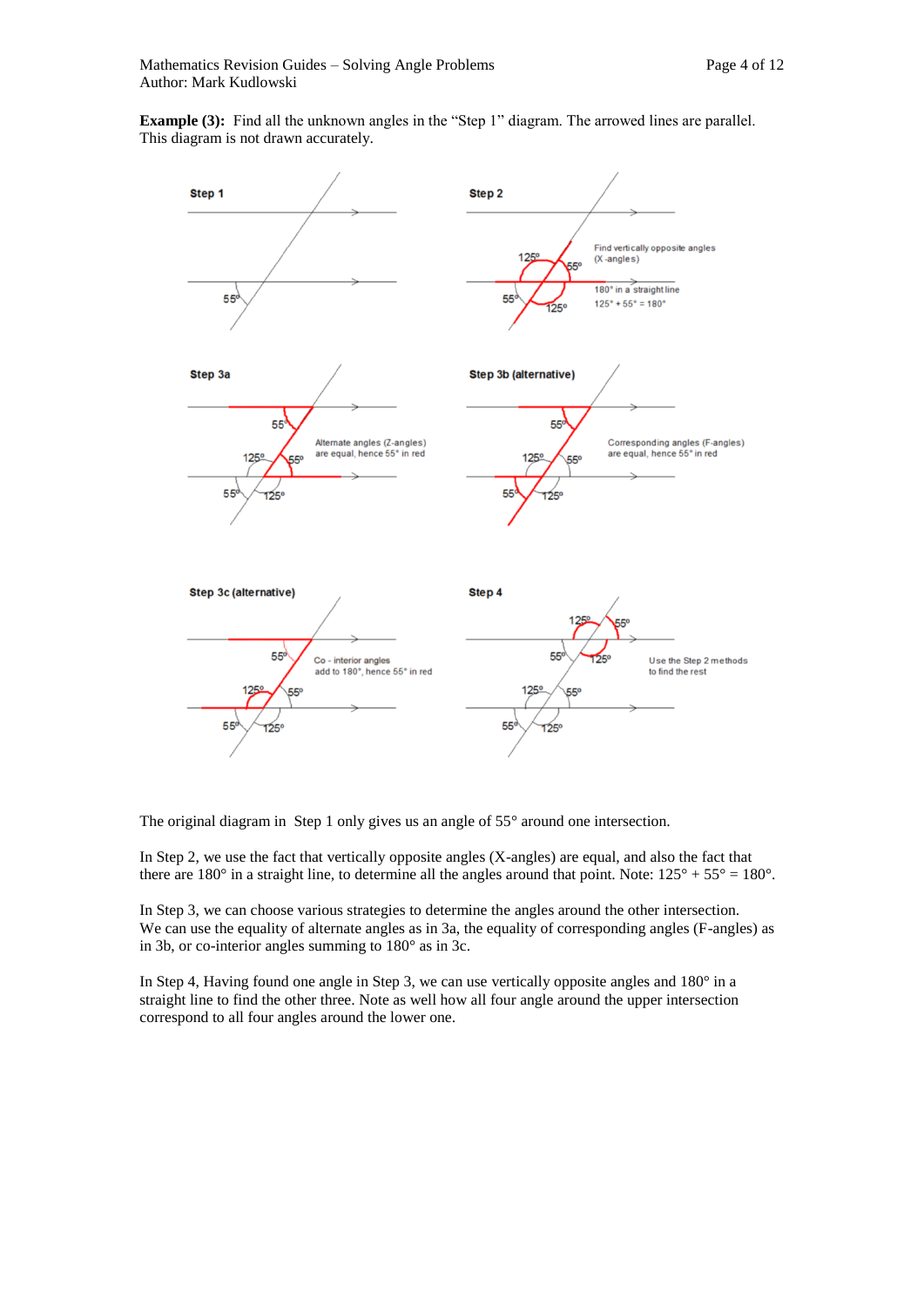Mathematics Revision Guides – Solving Angle Problems Page 5 of 12 Author: Mark Kudlowski

In the triangle on the right (not drawn accurately),  $\angle$  CBD = 24°.

 $\mathbf C$ 

Lengths *AD*, *BD* and *CD* are also all equal.

Find  $\angle ACD$ , and hence show that  $\angle ACB$  is a right angle.

Since  $CD = DB$ ,  $\triangle CDB$  must be isosceles, and so  $\angle$  *DCB* = 24°.

Therefore  $\angle$  *CDB* = 180° –  $(2 \times 24)$ ° = 132°

Having found  $\angle$  *CDB*, we know that  $\angle ADC = (180 132)° = 48°.$ (180° in a straight line !)

Since  $CD = AD$ ,  $\triangle ACD$  must be also be isosceles, and so  $\angle$  *CAD* and  $\angle$  *ACD* must also be equal.

Thus  $\angle ACD = \frac{1}{2}(180-48)$ ° = 66°.

Finally,  $\angle ACB = \angle ACD + \angle DCB$  $= 66^\circ + 24^\circ = 90^\circ$ .



B

 $24^{\circ}$ 

D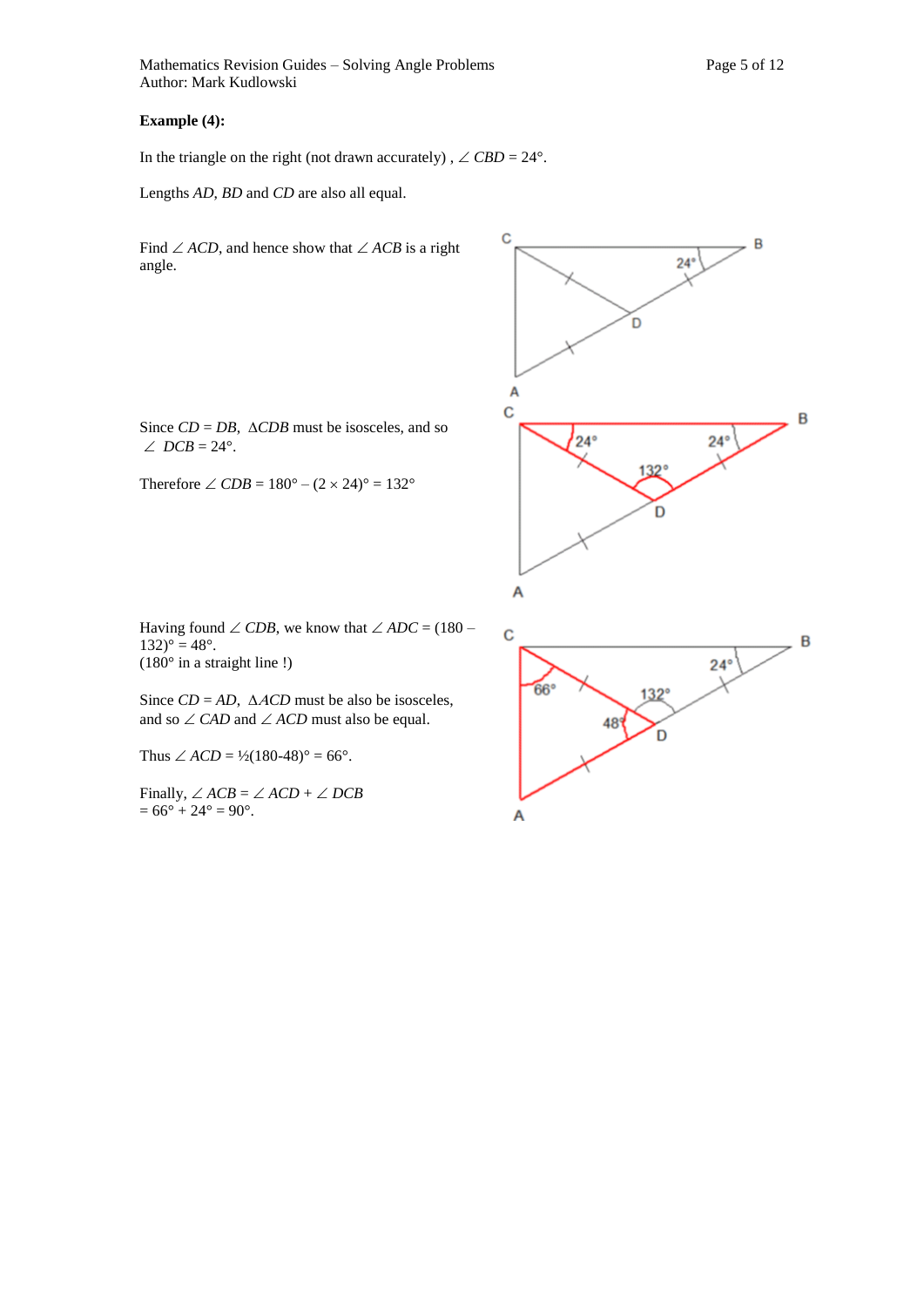Mathematics Revision Guides – Solving Angle Problems Page 6 of 12 Author: Mark Kudlowski

**Example (5a):** Find angles *A* and *B* in the diagram below, which has not been drawn accurately.

We can find angle *A* by noticing that it and the 45° angle are corresponding angles.

Thus  $A = 45^\circ$  (corresponding angles are equal). (see lower left)





To find angle *B*, we can subtract  $45^{\circ} + 35^{\circ}$  from  $180^{\circ}$  to find the last angle of the upper triangle, i.e. 100°.

Angle *B* is vertically opposite, so it is also equal to  $100^\circ$ . (see lower right).

**Example (5b):** Prove that  $x + y + z = 180^\circ$  in the diagram below.



The proof is easily found using alternate angles (right).

We now have the lower triangle complete, so  $x + y + z = 180^\circ$  (angle sum of triangle).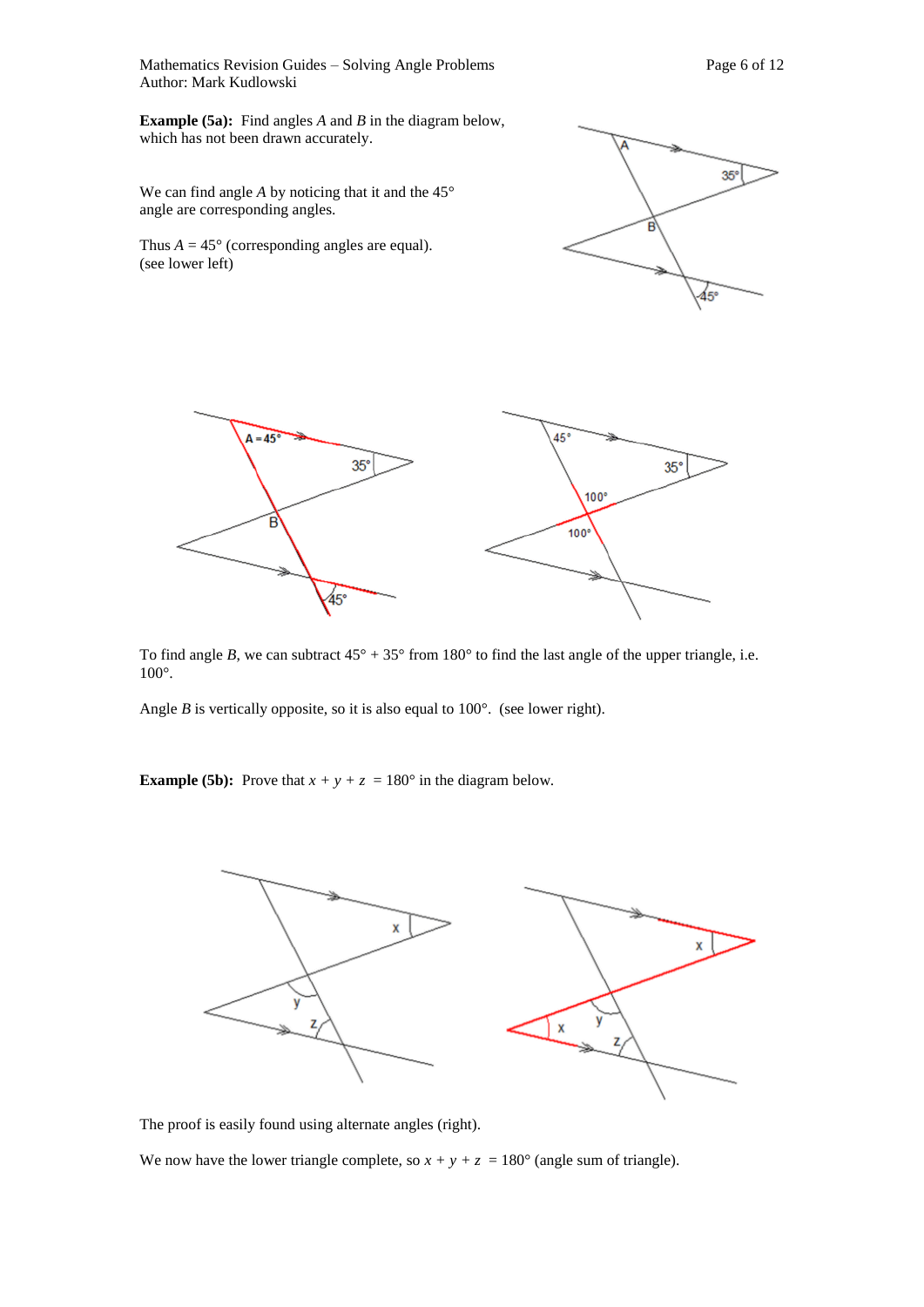Mathematics Revision Guides – Solving Angle Problems Page 7 of 12 Author: Mark Kudlowski

**Example (5c):** Lines *AB* and *CD* are parallel, and point *E* lies between the lines. Let angle  $BAE = x$  and angle  $DCE = y$ .

Prove that angle  $AEC = x + y$ .



#### **Proof using angle sum of triangle.**

Extend line *AE* until it meets line *CD* at point *D*.

By alternate angles,  $\angle$  *CDE* = *x*. Hence  $\angle$  *CED* = (180-  $(x + y)$ )° and  $\angle$  *AEC* = (180-(180-(*x* + *y*)))<sup>°</sup>  $= x + y$  as requested.

Also. the exterior angle *AEC* is the sum of the interior angles *ECD* and *EDC.*

#### **Proof using alternate angles only.**

Draw a line parallel to *AB* and *CD*, passing through point *E*, and thus dividing angle *AEC* into two parts, angles *AEP* and *CEP.*

By alternate angles,  $\angle AEP = \angle BAE = x$ . Also,  $\angle$  *CEP* =  $\angle$  *DCE* = *y*.

Hence  $\angle$  *AEC* =  $\angle$  *AEP* +  $\angle$  *CEP* = *x* + *y*. .



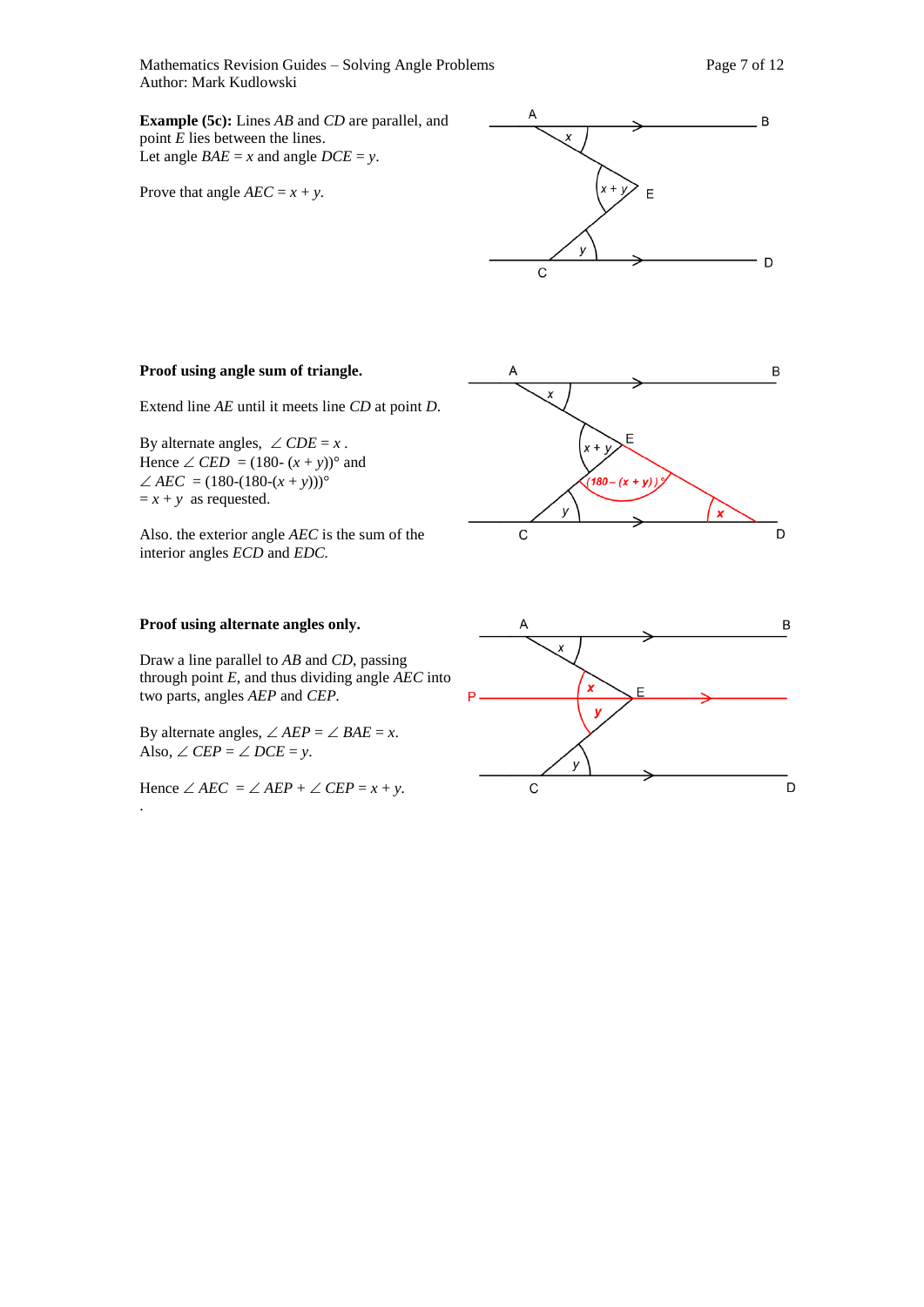**Example (6):** Find the size of angle *CAB*, labelled *x* in the diagram (not drawn accurately).



Angles *BCD* and *ABC* form a pair of alternate angles, so  $\angle ABC = \angle BCD = 46^\circ$ . Also,  $AB = BC$ , so  $\triangle ABC$  is isosceles, and  $\angle ACB$  and  $\angle CAB$  must also be equal.

Thus  $\angle$  *CAB* = <sup>1</sup>/<sub>2</sub>(180-46)<sup>°</sup> = 67<sup>°</sup>.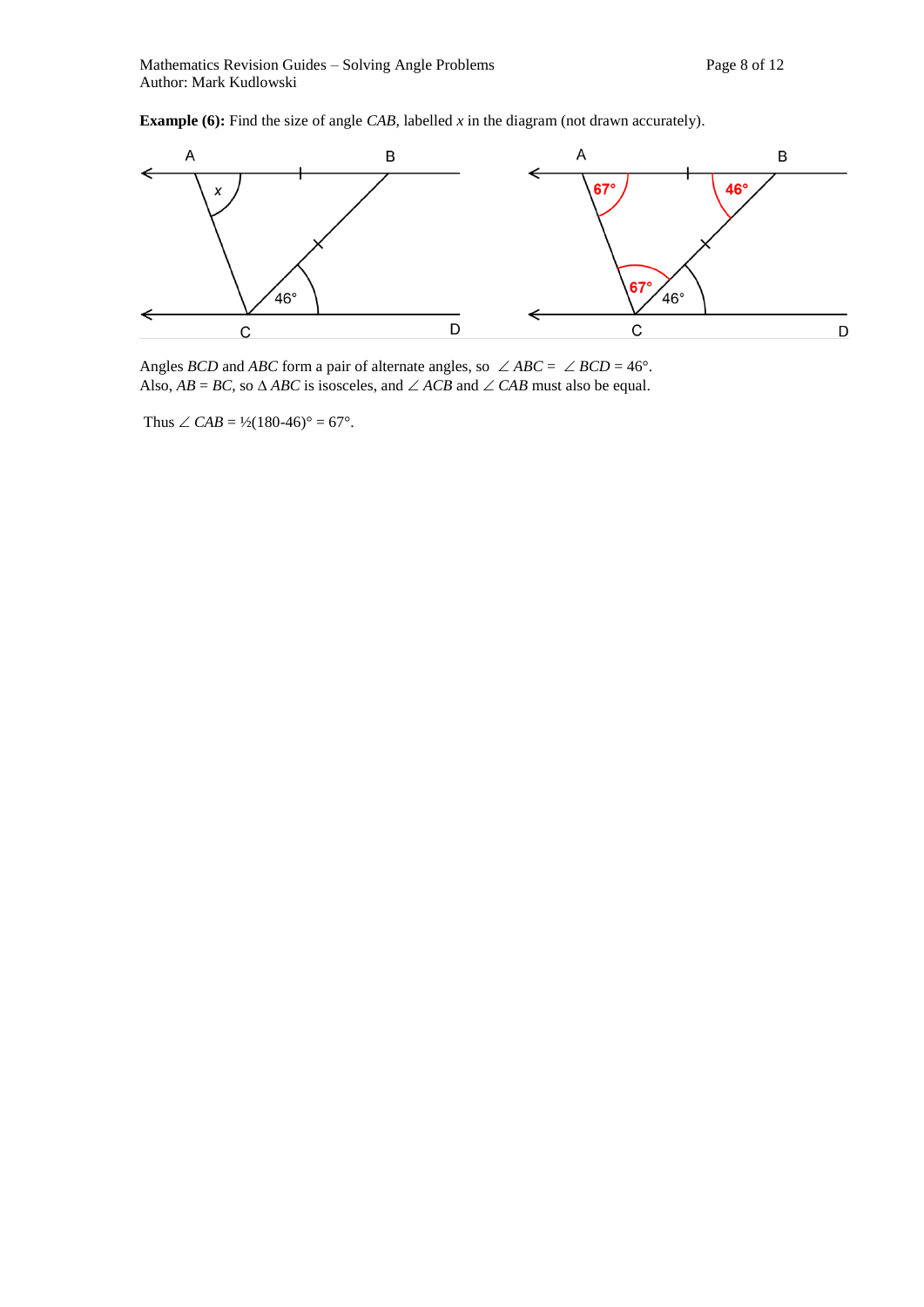Mathematics Revision Guides – Solving Angle Problems Page 9 of 12 Author: Mark Kudlowski

The following examples assume knowledge of the properties of quadrilaterals.

**Example (7):** Figure *ABCD* is a rhombus, the triangle *BEC* is isosceles, and *ABC* is a straight line.

Work out the size of angle *DCA*, labelled *x.*  (Diagram not drawn accurately)

Because the triangle *BEC* is isosceles with *BC* and *BE* as the two equal sides,  $\angle$  *BCE* = 54° and the third angle,  $\angle$  *CBE* = 72°.

Next, we deduce that  $\angle DCB = \angle CBE = 72^{\circ}$ , using alternate angles.

The diagonals of a rhombus are also its lines of symmetry, therefore they bisect its angles.

Hence angle *DCA*, labelled *x*, is half of 72° or **36°**.

Alternatively, we could have deduced that  $\angle DAB =$  $\angle$  *CBE* = 72°, using corresponding angles and then continued with  $\angle DCB = \angle DAB = 72^{\circ}$  because opposite angles of a rhombus are equal.

Many angle problems can be solved in such a variety of ways, all equally valid. Just don't waste time on unnecessary detours !

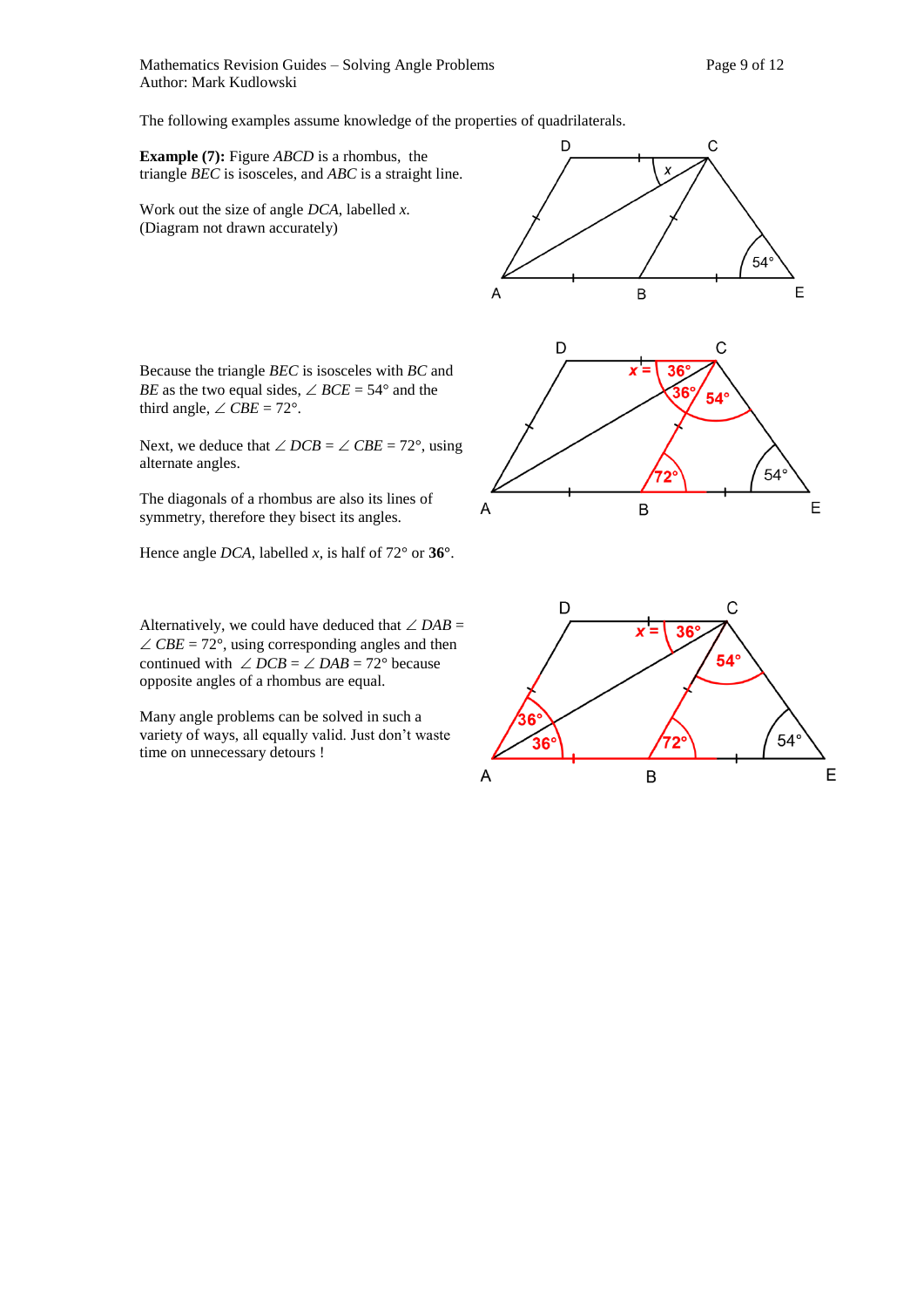Mathematics Revision Guides – Solving Angle Problems Page 10 of 12 Author: Mark Kudlowski

**Example (8):** Lines *ABH* and *FGC* are parallel and angle *DEF* is a right angle. The angles *GFE* and *GDE*, labelled *y*, are equal. (Diagram not drawn accurately).

i) State the size of angle *x*, giving a reason for your answer.

ii) Work out the size of angle *y*, showing clear working and reasons.



i) Angle *DCB* (marked *x*) = **134°** because it and angle *CBH* are alternate angles and therefore equal.

ii) By corresponding angles,  $\angle DGC = \angle DAB = 42^{\circ}$ , so  $\angle FGD = (180 - 42)^{\circ} = 138^{\circ}$ . We now have two angles of the quadrilateral *DEFG*, so the two angles labelled *y* must sum to (360 – (138 + 90))° or 132°. Hence each angle labelled *y* is half of 132°, or **66°**.

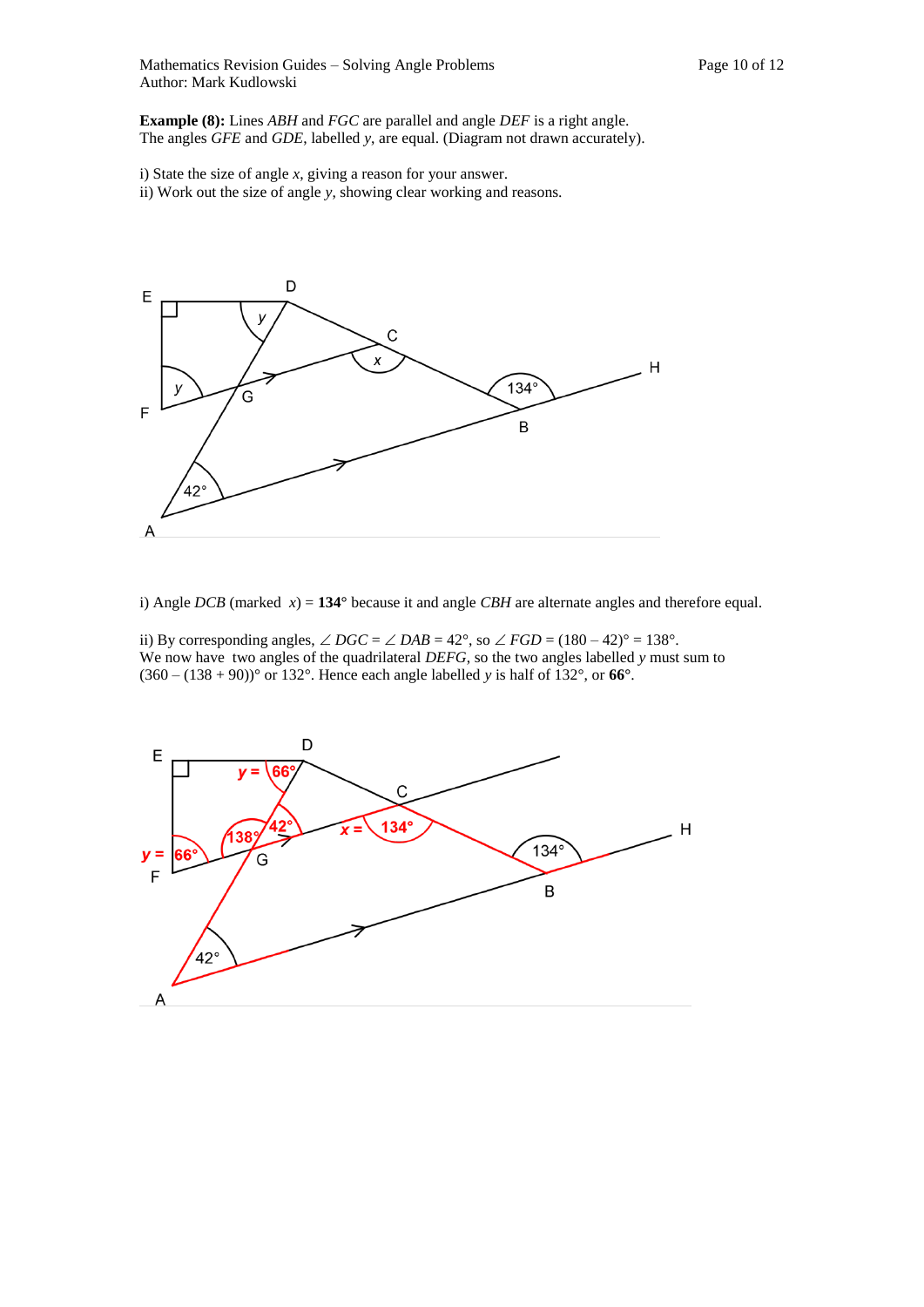**Example (9):** Figure *ABCD* is a parallelogram, where  $\angle$  *ADB* = 42°,  $\angle$  *CEB* = 55° and  $\angle$  *DAB* = 114°.

Calculate the size of angle  $\angle$  *DCE*, labelled *x* in the diagram (not accurately drawn).



Because *ABCD* is a parallelogram, sides *AD* and *BC* are parallel, so angles *ADB* and *DBC* form a pair of alternate angles, each of size 42°.

We now have two angles of triangle *EBC*, so the missing angle  $ECB = (180 - (55 + 42))^{\circ} = 83^{\circ}$ . (Interior angle-sum of a triangle  $= 180^{\circ}$ ).

Because opposite angles of a parallelogram are equal,  $\angle DCB = \angle DAB = 114^{\circ}$ . Hence the missing angle *DCE* (labelled *x*) =  $\angle$  *DCB* -  $\angle$  *ECB* = 114° - 83° = 31°.